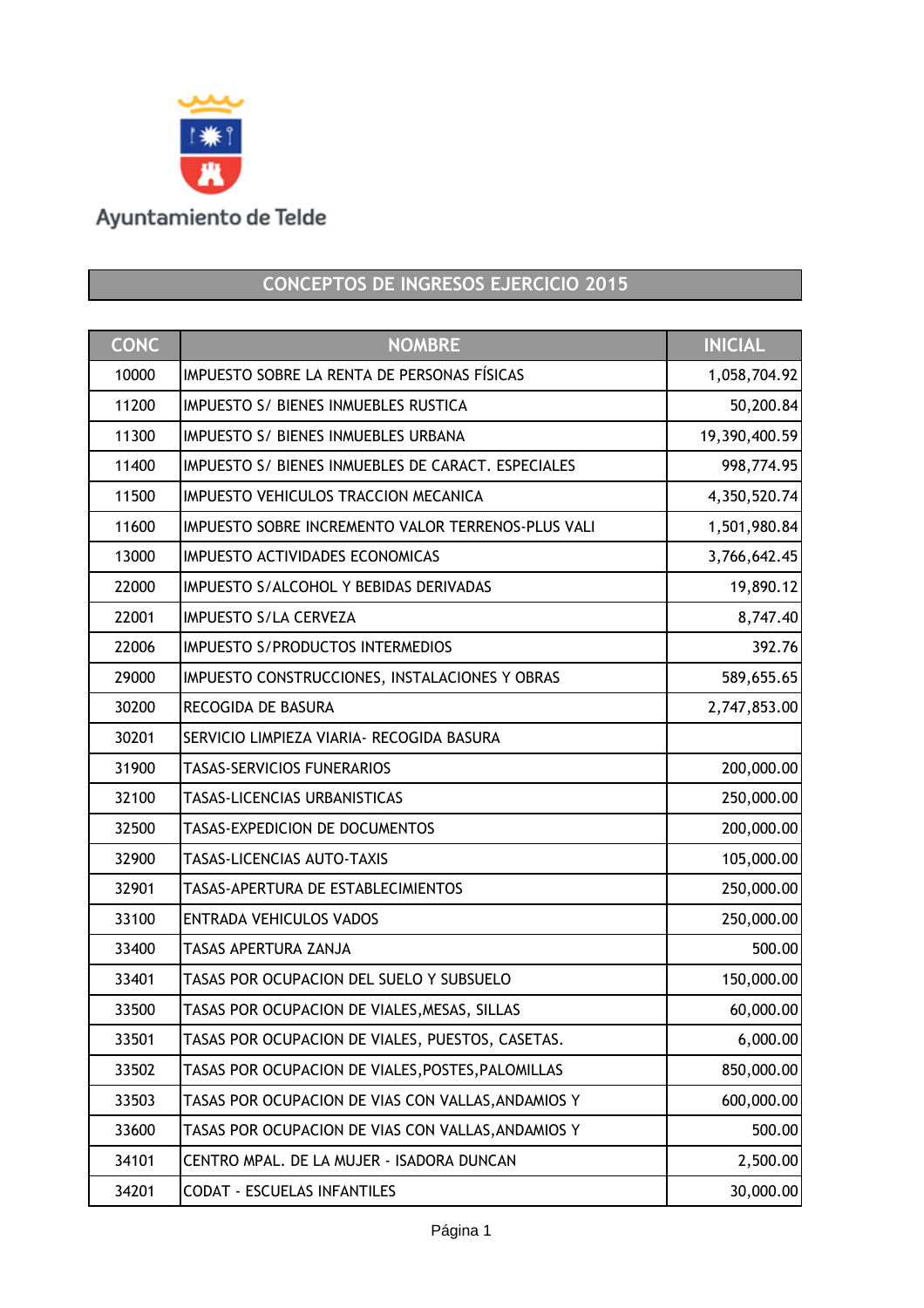

## **CONCEPTOS DE INGRESOS EJERCICIO 2015**

| <b>CONC</b> | <b>NOMBRE</b>                                       | <b>INICIAL</b> |
|-------------|-----------------------------------------------------|----------------|
| 34300       | SERVICIOS DEPORTIVOS (UTILIZACION INST. DEPORTIVAS) | 60,000.00      |
| 34900       | <b>OTROS SERVICIOS</b>                              | 90,000.00      |
| 34901       | SERVICIOS CULTURALES (VENTAS ENTRADAS, LIBROS, ETC  | 20,000.00      |
| 34902       | <b>MERCADO</b>                                      | 50,000.00      |
| 34907       | MERCADILLO DE JINAMAR                               | 45,000.00      |
| 38903       | REINTEGRO PAGOS A JUSTIFICAR EJ.CERRADOS            | 150.00         |
| 38904       | REINTEGRO PAGOS EJERCICIOS CERRADOS                 |                |
| 39100       | <b>INFRACCIONES URBANISTICAS</b>                    | 60,000.00      |
| 39120       | <b>MULTAS</b>                                       | 650,000.00     |
| 39190       | <b>COSTAS RECAUDACION</b>                           | 50,000.00      |
| 39200       | RECARGOS, PRORROGAS Y APREMIOS                      | 700,000.00     |
| 39201       | RECARGOS EXTEMPORÁNEOS                              | 80,000.00      |
| 39300       | <b>INTERESES DE DEMORA</b>                          | 400,000.00     |
| 39900       | RECURSOS EVENTUALES E IMPREVISTOS                   | 60,000.00      |
| 41003       | FONDO COMPENSACION INTERMUNICIPAL ACTIV.PROPIA      | 8,005,439.43   |
| 42000       | PARTICIPACION TRIBUTOS DEL ESTADO                   | 20,829,537.24  |
| 42092       | FORMACION CONTINUA - PLAN UNITARIO                  | 11,673.31      |
| 45112       | CABILDO: CODAT 2005-2010                            | 339,230.72     |
| 45114       | CABILDO INSULAR-CENTRO DE DIA TALIARTE              | 15,917.21      |
| 45117       | TELDE EMPLEA (SERVICO CANARIO DE EMPLEO)            | 105,100.52     |
| 45118       | <b>GESTION CENTRO MAYORES</b>                       | 67,335.00      |
| 45119       | GOB. CANARIAS-MANT. CENTRO PROGRAMA ALZHEIMER       | 42,090.49      |
| 45120       | CABILDO INSULAR-TELDE TE CUIDA-RESPIRO FAMILIAR     | 17,889.00      |
| 45121       | PLAN PRESTACIONES BASICAS                           | 731,325.40     |
| 45124       | RESPIRO FAMILIAR-DIVIERTETE SIN BARRERAS            | 17,803.58      |
| 45133       | S.C.E-2008 'ESTUDIOS DE INDICADORES LOCALES EMPLEO  | 8,437.98       |
| 45135       | FECAM- PROG. SOCIAL LUCHA POBREZA INFANTIL          | 20,408.45      |
| 45136       | PROGRAMA GESTION (CENTRO DIA)-EDUCERE               | 29,184.34      |